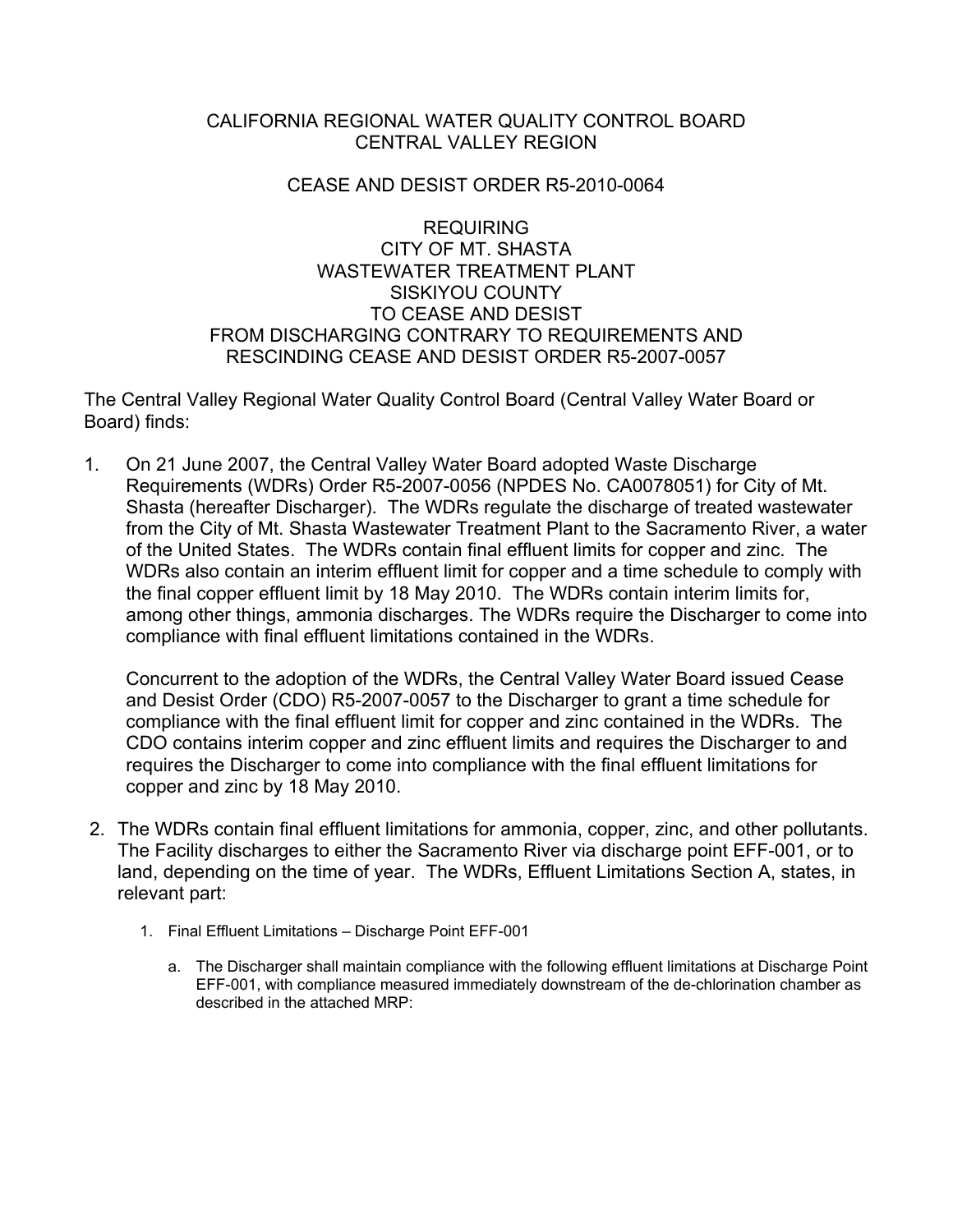### CEASE AND DESIST ORDER R5-2010-0064 2 CITY OF MT. SHASTA WASTEWATER TREATMENT PLANT SISKIYOU COUNTY

#### Table 6A. Effluent Limitations (16 November through 14 April) *(relevant parts)*

|                              |       | <b>Effluent Limitations</b> |                                                |                                |                                        |                                        |  |
|------------------------------|-------|-----------------------------|------------------------------------------------|--------------------------------|----------------------------------------|----------------------------------------|--|
| <b>Parameter</b>             | Units | Average<br><b>Monthly</b>   | Average<br>Weekly                              | <b>Maximum</b><br><b>Daily</b> | <b>Instantaneous</b><br><b>Minimum</b> | <b>Instantaneous</b><br><b>Maximum</b> |  |
| Ammonia                      | mg/L  | 3.68                        | $\overline{\phantom{m}}$                       | $29.57^2$                      | $- -$                                  | $-$                                    |  |
| Copper, Total<br>Recoverable | ug/L  | 3.94                        | $- -$                                          | 7.90                           | --                                     |                                        |  |
| Zinc, Total Recoverable      | µg/L  | 10.76                       | $\hspace{0.1mm}-\hspace{0.1mm}-\hspace{0.1mm}$ | 21.58                          | $\hspace{0.05cm}$ – $\hspace{0.05cm}$  | $- -$                                  |  |
| $2000$ hour overage          |       |                             |                                                |                                |                                        |                                        |  |

<sup>2</sup>One-hour average

3. From the effective date of the WDRs until 18 May 2010, the WDRs specified the following interim limit for ammonia in Effluent Limitations Section A.2.a, Table 7, as follows:

|                  |       | <b>Effluent Limitations</b> |                                       |                                |                                                |                                 |
|------------------|-------|-----------------------------|---------------------------------------|--------------------------------|------------------------------------------------|---------------------------------|
| <b>Parameter</b> | Units | Average<br><b>Monthly</b>   | Average<br>Weekly                     | <b>Maximum</b><br><b>Daily</b> | Instantaneous<br><b>Minimum</b>                | Instantaneous<br><b>Maximum</b> |
| Ammonia          | mg/L  | 18.8                        | $\hspace{0.05cm}$ – $\hspace{0.05cm}$ | 58.5                           | $\hspace{0.1mm}-\hspace{0.1mm}-\hspace{0.1mm}$ | $- -$                           |

- 4. 4,4'-DDT, which also received a time schedule in the WDRs, was monitored at the facility in accordance with monitoring program requirements. No detectable 4,4'-DDT was found in the required six monitoring events. The final 4,4'-DDT effluent limitation will come into effect on 18 May 2010, however, the Discharger should be able to comply.
- 5. The WDRs include final copper and zinc effluent limits, as listed above. A compliance schedule for the final copper and zinc effluent limitations was granted by the CDO, and mirrors the compliance schedule granted by the WDRs. The interim copper and zinc effluent limitations are in effect until 18 May 2010 and are listed below:

| <b>Parameter</b>          | Unit | <b>Average Monthly</b><br><b>Effluent Limitation</b> | <b>Maximum Daily</b><br><b>Effluent Limitation</b> |
|---------------------------|------|------------------------------------------------------|----------------------------------------------------|
| Copper, Total Recoverable | ug/L | 23.9                                                 | 74.3                                               |
| Zinc, Total Recoverable   | uq/L | 38.0                                                 | 118                                                |

6. California Water Code (CWC) subsections 13385(h) and (i) require the Central Valley Water Board to impose mandatory minimum penalties upon dischargers that violate certain effluent limitations. CWC section 13385(j)(3) provides protection from mandatory minimum penalties for violations of an effluent limitation when:

… the waste discharge is in compliance with either a cease and desist order issued pursuant to Section 13301 or a time schedule order issued pursuant to Section 13300 or 13308, if all of the following requirements are met:

(A) The cease and desist order … is issued on or after July 1, 2000, and specifies the actions that the discharger is required to take in order to correct the violations that would otherwise be subject to subdivisions (h) and (i).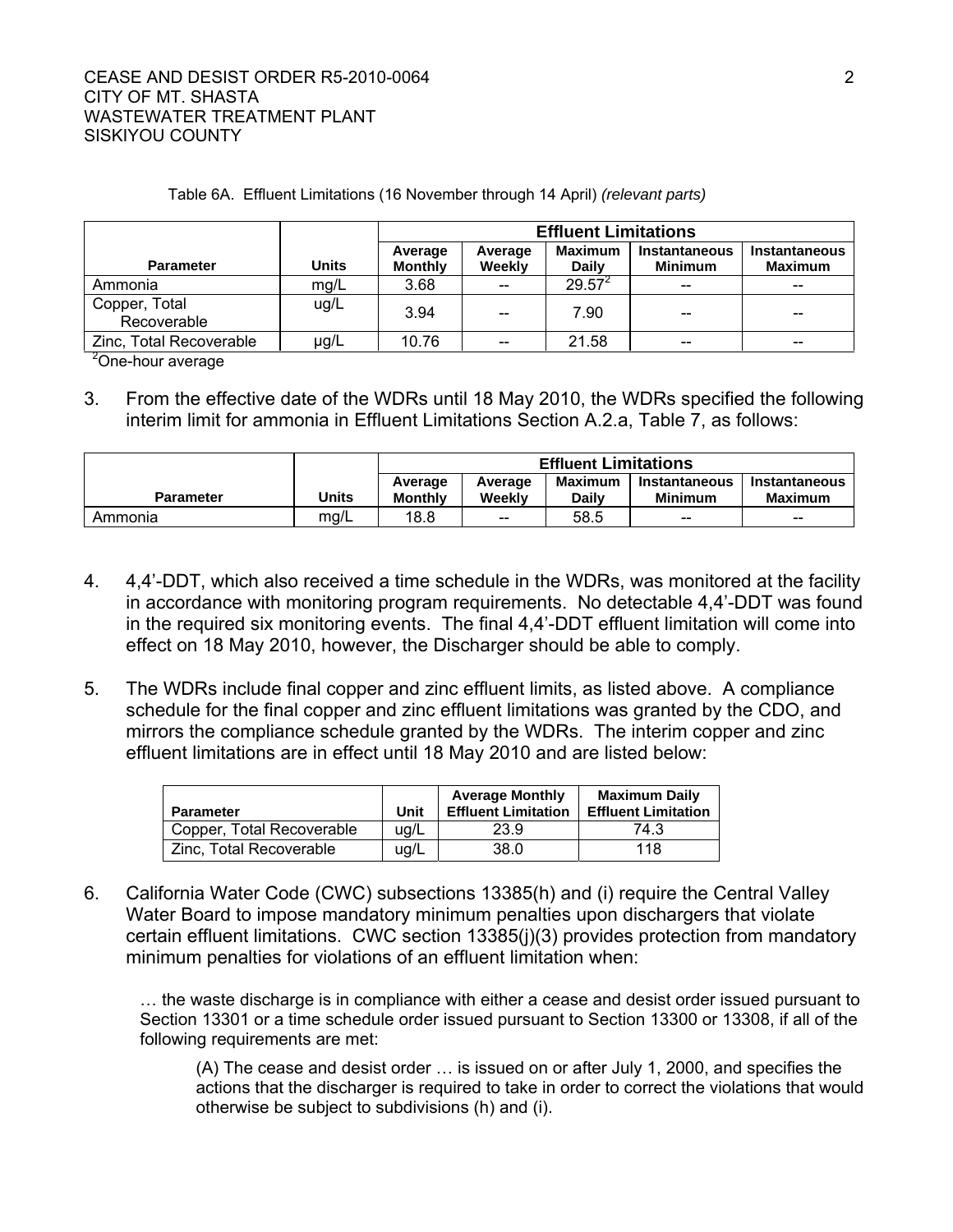…

(B) The regional board finds that, for one of the following reasons, the discharger is not able to consistently comply with one or more of the effluent limitations established in the waste discharge requirements applicable to the waste discharge:

(i) The effluent limitation is a new, more stringent, or modified regulatory requirement that has become applicable to the waste discharge after the effective date of the waste discharge requirements and after July 1, 2000, new or modified control measures are necessary in order to comply with the effluent limitation, and the new or modified control measures cannot be designed, installed, and put into operation within 30 calendar days.

(C) The regional board establishes a time schedule for bringing the waste discharge into compliance with the effluent limitation that is as short as possible, taking into account the technological, operational, and economic factors that affect the design, development, and implementation of the control measures that are necessary to comply with the effluent limitation. For the purposes of this subdivision, the time schedule may not exceed five years in length…. If the time schedule exceeds one year from the effective date of the order, the schedule shall include interim requirements and the dates for their achievement. The interim requirements shall include both of the following:

(i) Effluent limitations for the pollutant or pollutants of concern.

(ii) Actions and milestones leading to compliance with the effluent limitation.

(D) The discharger has prepared and is implementing in a timely and proper manner, or is required by the regional board to prepare and implement, a pollution prevention plan pursuant to Section 13263.3.

In accordance with CWC section 13385(j)(3), the Central Valley Water Board finds that the Discharger is not able to consistently comply with the final ammonia, copper and zinc limitations contained in the WDRs.

The final ammonia effluent limitation is a new requirement that will become applicable to the discharge on 18 May 2010, and new or modified control measures will need to be implemented to comply with the limitation, and these new or modified control measures cannot be completed and put into operation within 30 calendar days.

The final copper and zinc effluent limitations were new requirements that became applicable to the discharge on 10 August 2007. The Discharger needed to implement new or modified control measures to comply with the limitation, and these new or modified control measures could not be completed and put into operation within 30 calendar days.

7. The Discharger complied with the CDO by identifying potential pollutant sources (Task 1). Task 2 of the CDO (preparation of a Pollution Prevention Plan) was received 1 February 2010 and is being reviewed by Central Valley Water Board staff. The Discharger also completed a mixing zone/dilution study and associated biological assessment and anti-degradation analysis. A dilution credit will be considered at the time the permit is renewed.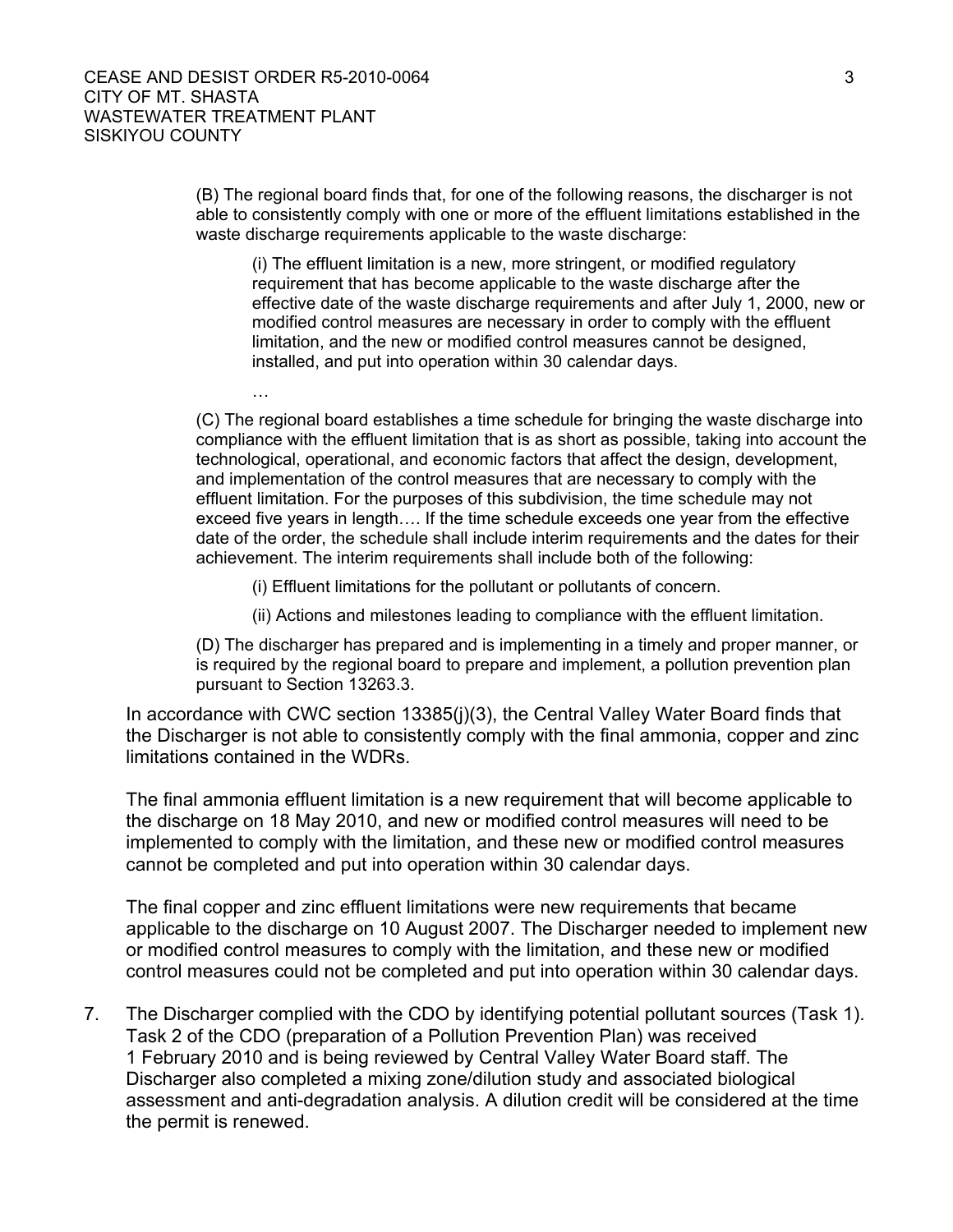The Board finds that it is reasonable for the Discharger to have until 1 June 2012 to fully implement the additional control measures in the plans that the Discharger has submitted, or to take other actions to come into compliance with the final effluent limitations for ammonia, copper, and zinc contained in the WDRs. This final compliance date is as short as possible, taking into account the technological, operational, and economic factors that affect the design, development and implementation of the control measures. This deadline does not exceed five years in length for any of the constituents covered by this Order. For copper and zinc, due to the fact that a CDO was already issued on 21 June 2007, the five year limitation prohibits the Board from extending the final compliance deadline beyond 21 June 2012. For ammonia, a constituent that has not yet received a CDO, the five year limitation prohibits the Board from extending the final compliance deadline beyond five years from the date this Order is issued. The final compliance date occurs prior to these dates. At the final compliance date, the interim effluent limitations described in this Order will be abandoned and the final effluent limitations contained in the WDRs will go into effect.

8. The interim limitations for copper, zinc and ammonia in this Order are based on the current Facility performance. In developing the interim limitation, where there are 10 sampling data points or more, sampling and laboratory variability is accounted for by establishing interim limits that are based on normally distributed data where 99.9% of the data points will lie within 3.3 standard deviations of the mean (Basic Statistical Methods for Engineers and Scientists, Kennedy and Neville, Harper and Row). Therefore, the interim limitations in this Order are established as the mean plus 3.3 standard deviations of the available data. If the resulting value is less than the maximum observed value, then the interim limit is set equal to the maximum value. Where there are fewer than 10 sampling data points, the interim limit is 3.11 times the maximum effluent concentration (MEC).

The following table summarizes the calculations of the interim effluent limitations for copper, zinc and ammonia:

| <b>Parameter</b>          | Units | <b>Maximum</b><br><b>Effluent</b><br><b>Concentration</b> | <b>Mean</b> | <b>Standard</b><br><b>Deviation</b> | Number of<br><b>Samples</b> | <b>Interim</b><br>Limitation |
|---------------------------|-------|-----------------------------------------------------------|-------------|-------------------------------------|-----------------------------|------------------------------|
| Copper, Total Recoverable | ug/L  | 21                                                        | 8.47        | 6.60                                | 23                          | 30.3 <sup>1</sup>            |
| Zinc, Total Recoverable   | ug/L  | 47.6                                                      | 15.24       | 10.50                               | 23                          | $49.9^{1}$                   |
| Ammonia                   | mg/L  | 18.1                                                      | 13.34       | 3.27                                | 9                           | $56.3^2$                     |

### **Interim Effluent Limitation Calculation Summary**

<sup>1</sup>The interim limitation is set as the mean plus 3.3 standard deviations, e.g. for copper, the interim limitation is calculated as  $8.47$  ug/L +  $3.3$  \*  $6.60$  ug/L =  $30.3$  ug/L.

<sup>2</sup>The interim limitation when there are fewer than ten sampling points is set equal to  $3.11$ \*MEC. For Ammonia this equates to 3.11 \* 18.1 mg/L = 56.3 mg/L.

9. Interim limitations are established when compliance with effluent limitations cannot be achieved by the existing discharge. Discharge of constituents in concentrations in excess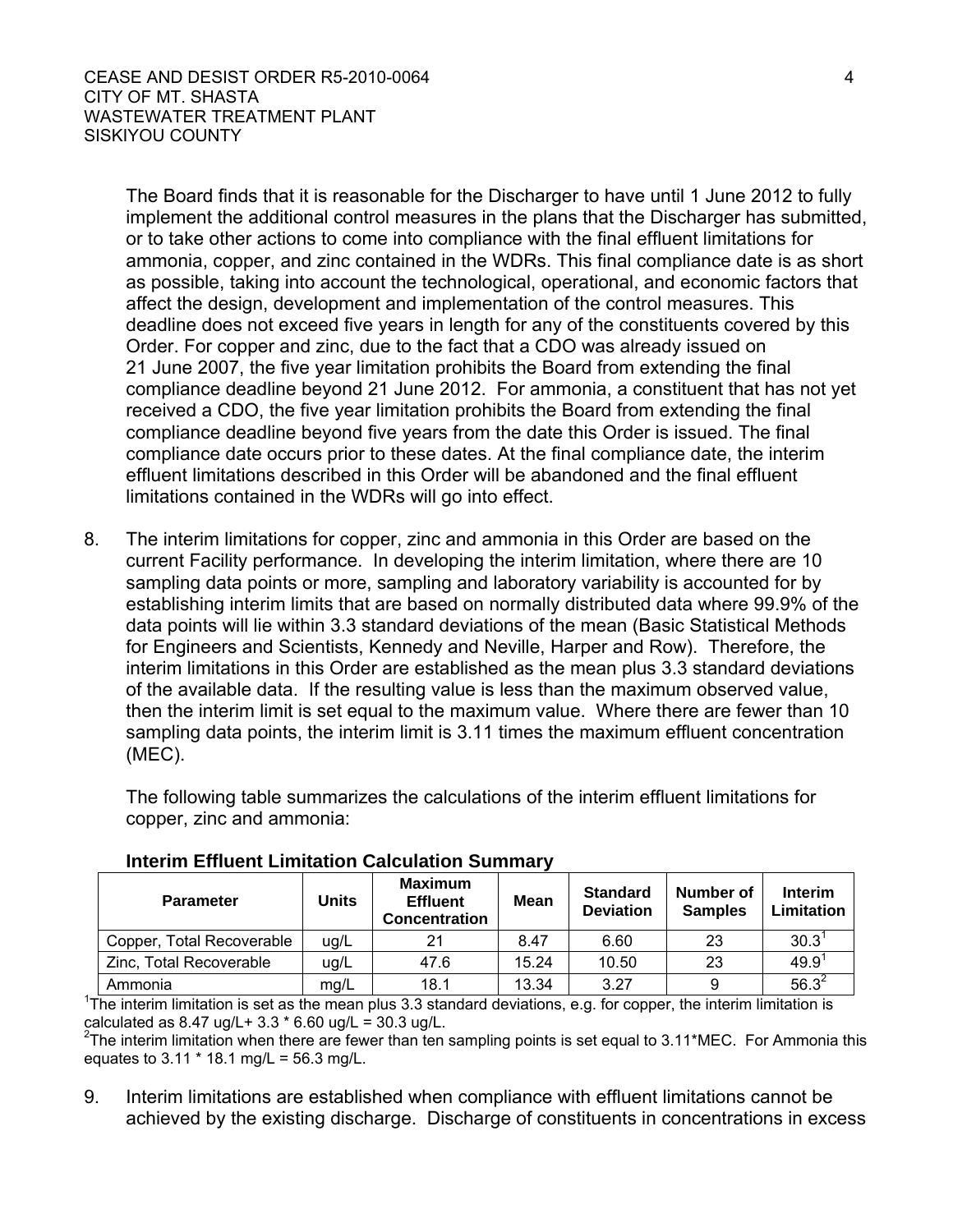of the final effluent limitations, but in compliance with the interim effluent limitations, may significantly degrade water quality and adversely affect the beneficial uses of the receiving stream on a long-term basis. The interim limitations, however, establish an enforceable ceiling concentration until compliance with the effluent limitation can be achieved. The Discharger is required to maintain existing Facility performance such that average monthly effluent concentrations do not exceed their respective concentrations recorded over the prior five years.

10. CWC section 13301 states, in relevant part:

When a regional board finds that a discharge of waste is taking place, or threatening to take place, in violation of requirements or discharge prohibitions prescribed by the regional board or the state board, the board may issue an order to cease and desist and direct that those persons not complying with the requirements or discharge prohibitions (a) comply forthwith, (b) comply in accordance with a time schedule set by the board, or (c) in the event of a threatened violation, take appropriate remedial or preventive action. In the event of an existing or threatened violation of waste discharge requirements in the operation of a community sewer system, cease and desist orders may restrict or prohibit the volume, type, or concentration of waste that might be added to that system by dischargers who did not discharge into the system prior to the issuance of the cease and desist order. Cease and desist orders may be issued directly by a board, after notice and hearing.

- 11. The Central Valley Water Board's Water Quality Control Plan (Fourth Edition) for the Sacramento River and San Joaquin Basins (Basin Plan) establishes the beneficial uses of the Sacramento River. The beneficial uses at the point of discharge are municipal and domestic supply, agricultural supply, water contact recreation, non-contact water recreation, cold freshwater habitat, cold water spawning, and wildlife habitat.
- 12. Compliance with this Order exempts the Discharger from mandatory minimum penalties for violations of the ammonia, copper and zinc limitations, through the final compliance date of 1 June 2012.
- 13. On 27 May 2010, in Rancho Cordova, California, after due notice to the Discharger and all other affected persons, the Central Valley Water Board conducted a public hearing at which evidence was received regarding the rescission of CDO R5-2007-0057 and the adoption of this new CDO. This new CDO, adopted pursuant to CWC Section 13301, establishes a time schedule to achieve compliance with waste discharge requirements in Order R5-2007-0056. The Central Valley Water Board heard and considered all comments and evidence pertaining to this matter at that public meeting.
- 14. Issuance of this Order is exempt from the provisions of the California Environmental Quality Act (Pub. Resources Code § 21000, et seq.), in accordance with California Code of Regulations, title 14, section 15321(a)(2).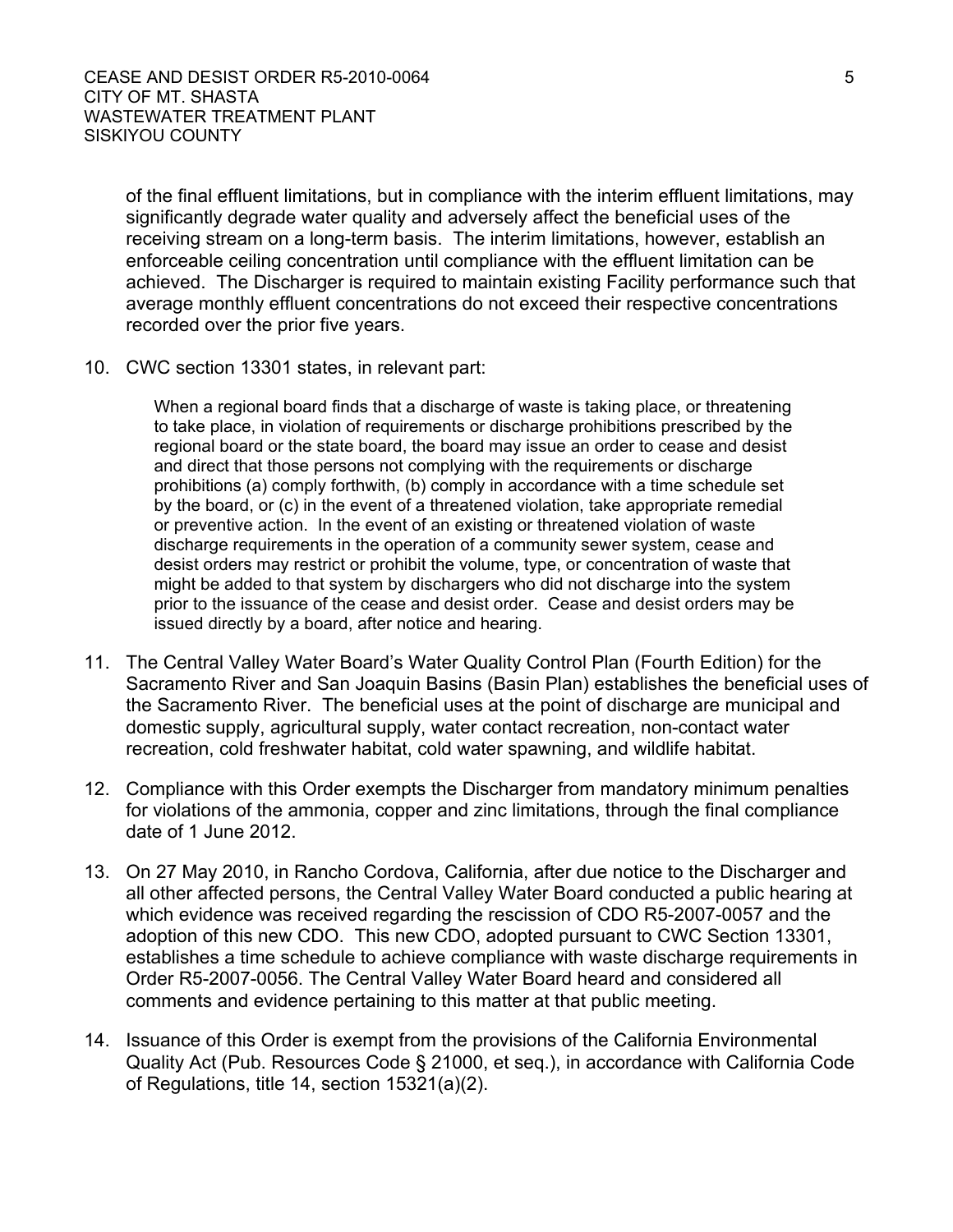# **IT IS HEREBY ORDERED, PURSUANT TO CALIFORNIA WATER CODE SECTION 13301, THAT:**

- 1. Cease and Desist Order R5-2007-0057 is hereby rescinded.
- 2. The Discharger shall comply with the following time schedule to assure compliance with Effluent Limitation A.1 for copper, zinc, and ammonia contained in Waste Discharge Requirements Order R5-2007-0056, as described in the Findings of this CDO.

| Task                                                                                                                                                           | <b>Compliance Date</b>                       |
|----------------------------------------------------------------------------------------------------------------------------------------------------------------|----------------------------------------------|
| Progress report on implementation and<br>effectiveness of Pollution Prevention Plan<br>measures and evaluation of the validity of<br>the proposed mixing zone. | 31 December 2010 and<br>annually thereafter. |

3. The Discharger shall comply with the following interim effluent limitations for copper, zinc and ammonia. The Discharger is required to maintain existing Facility performance such that average monthly effluent concentrations do not exceed their respective concentrations recorded over the prior five years. The maximum daily effluent limitations cited in the table below will be the enforceable interim limitations **until 1 June 2012.**

| Parameter                  | <u>Unit</u> | Daily Maximum |
|----------------------------|-------------|---------------|
| Copper (Total Recoverable) | uq/L        | 30.3          |
| Zinc (Total Recoverable)   | ug/L        | 49.9          |
| Ammonia                    | mg/L        | 56.3          |

- 4. The Discharger shall monitor the effluent for copper, zinc, and ammonia in accordance with Monitoring and Reporting Program R5-2007-0056.
- 5. If, in the opinion of the Executive Officer, the Discharger fails to comply with the provisions of this Order, the Executive Officer may apply to the Attorney General for judicial enforcement or issue a complaint for Administrative Civil Liability. Additionally, the interim limit in this Order may be revoked, and the final limits contained in Order R5-2007-0056 will immediately become fully applicable.

Any person aggrieved by this action of the Central Valley Water Board may petition the State Water Board to review the action in accordance with CWC section 13320 and California Code of Regulations, title 23, sections 2050 and following. The State Water Board must receive the petition by 5:00 p.m., 30 days after the date of this Order, except that if the thirtieth day following the date of this Order falls on a Saturday, Sunday, or state holiday (including